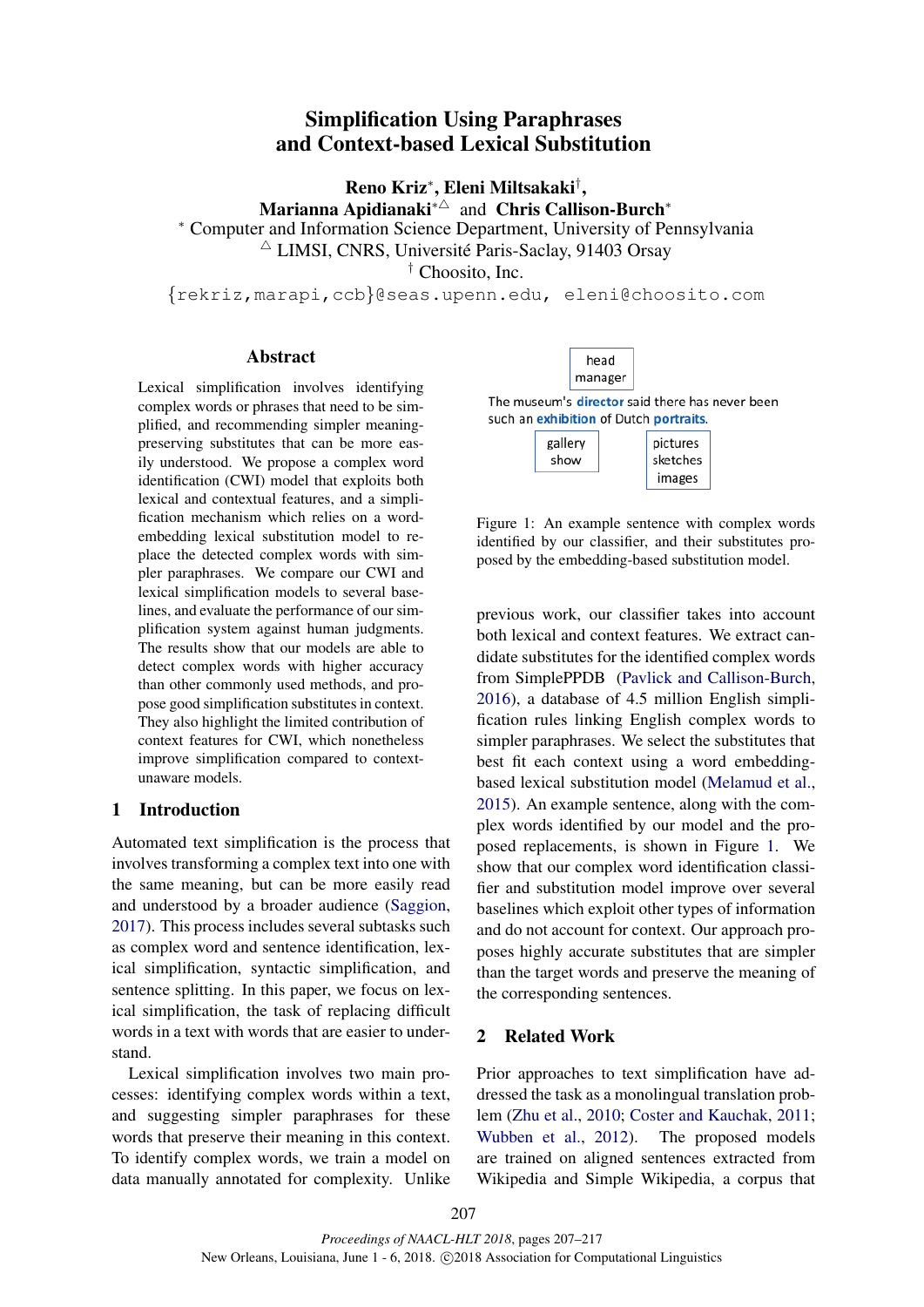contains instances of transformation operations needed for simplification such as rewording, reordering, insertion and deletion. Zhu et al. (2010) propose to use a tree-based translation model which covers splitting, dropping, reordering and substitution. Coster and Kauchak (2011) employ a phrase-based Machine Translation system extended to support phrase deletion, and Wubben et al. (2012) augment a phrase-based system with a re-ranking heuristic.

Woodsend and Lapata (2011) view simplification as a monolingual text generation task. They propose a model based on a quasi-synchronous grammar, a formalism able to capture structural mismatches and complex rewrite operations. The grammar is also induced from a parallel Wikipedia corpus, and an integer linear programming model selects the most appropriate simplification from the space of possible rewrites generated by the grammar. The hybrid model of Angrosh et al. (2014) combines a synchronous grammar extracted from the same parallel corpus with a set of hand crafted syntactic simplification rules. In recent work, Zhang and Lapata (2017) propose a reinforcement learning-based text simplification model which jointly models simplicity, grammaticality, and semantic fidelity to the input. In contrast to these methods, Narayan and Gardent (2016)'s sentence simplification approach does not need a parallel corpus for training, but rather uses a deep semantic representation as input for simplification.

The above-mentioned systems support the full range of transformations involved in text simplification. Other works address specific subtasks, such as syntactic or lexical simplification, which involve identifying grammatical or lexical complexities in a text and rewriting these using simpler words and structures. Syntactic simplification might involve operations such as sentence splitting, rewriting of sentences including passive voice and anaphora resolution (Chandrasekar and Srinivas, 1997; Klerke and Søgaard,  $2013$ .<sup>1</sup> Lexical simplification involves complex word identification, substitute generation, context-based substitute selection and simplicity ranking. To identify the words to be simplified, Shardlow (2013a) proposes to use a Support Vector Machine (SVM) that exploits several lexical features, such as fre-

quency, character and syllable length. Our approach also uses a SVM classifier for identifying complex words, but complements this set of features with context-related features that have not been exploited in previous work.<sup>2</sup>

In the lexical simplification subtask, existing methods differ in their decision to include a word sense disambiguation (WSD) step for substitute selection and in the ranking method used. Ranking is often addressed in terms of word frequency in a large corpus since it has been shown that frequent words increase a text's readability (Devlin and Tait, 1998; Kauchak, 2013). Models that include a semantic processing step for substitute selection aim to ensure that the selected substitutes express the correct meaning of words in specific contexts. WSD is often carried out by selecting the correct synset (i.e. set of synonyms describing a sense) for a target word in WordNet (Miller, 1995) and retrieving the synonyms describing that sense. Thomas and Anderson (2012) use WordNet's tree structure (hypernymy relations) to reduce the size of the vocabulary in a document. Biran et al. (2011) perform disambiguation in an unsupervised manner. They learn simplification rules from comparable corpora and apply them to new sentences using vector-based context similarity measures to select words that are the most likely candidates for substitution in a given context. This process does not involve an explicit WSD step, and simplification is addressed as a context-aware lexical substitution task. The SemEval 2012 English Lexical Simplification task (Specia et al., 2012) also addresses simplification as lexical substitution (Mc-Carthy and Navigli, 2007), allowing systems to use external sense inventories or to directly perform in-context substitution.

In our work, we opt for an approach which addresses lexical substitution in a direct way and does not include an explicit disambiguation step. Lexical substitution systems perform substitute ranking in context using vector-space models (Thater et al., 2011; Kremer et al., 2014; Melamud et al., 2015). Recently, Apidianaki (2016) showed that a syntax-based substitution model can successfully filter the paraphrases available in the

<sup>&</sup>lt;sup>1</sup>For a detailed overview of syntactic simplification works, see (Shardlow, 2014).

<sup>&</sup>lt;sup>2</sup>Datasets for system training and evaluation have been made available in the SemEval 2016 Complex Word Identification task (Paetzold and Specia, 2016) but present several issues that make system comparison problematic. We explain the drawbacks of the proposed datasets that led to their exclusion from this work in Section 5.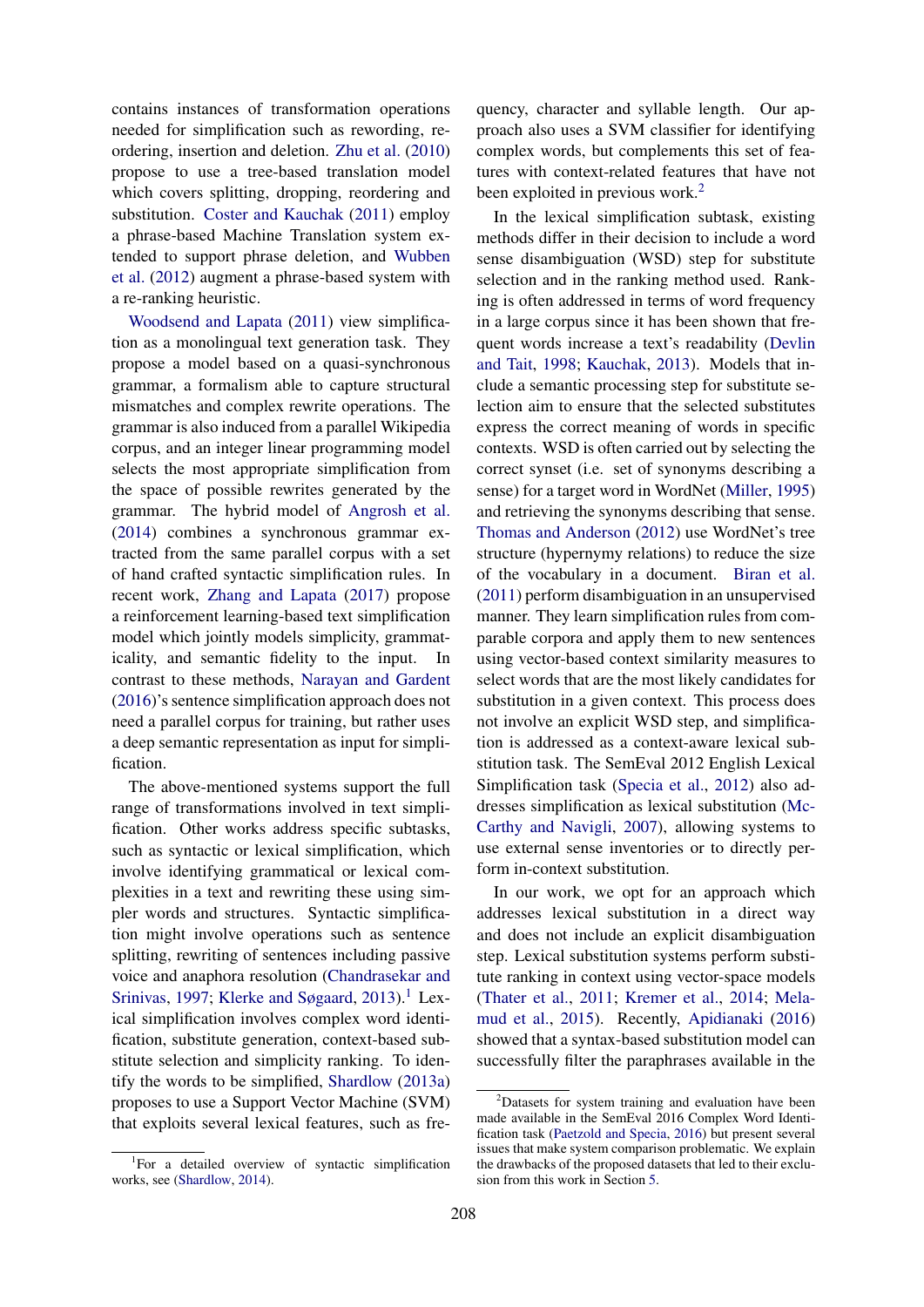Paraphrase Database (PPDB) (Ganitkevitch et al., 2013) to select the ones that are adequate in specific contexts. In the same line, Cocos et al. (2017) used a word embedding-based substitution model (Melamud et al., 2015) for ranking PPDB paraphrases in context. We extend this work and adapt the Melamud et al. (2015) model to the simplification setting by using candidate paraphrases extracted from the Simple PPDB resource (Pavlick and Callison-Burch, 2016), a subset of the PPDB that contains complex words and phrases, and their simpler counterparts that can be used for incontext simplification.

# 3 Identifying Complex Words

### 3.1 Data

The first step for lexical simplification is to identify the complex words that should be simplified. The bulk of prior work on text simplification has addressed the complex word identification problem by training machine learning algorithms on the parallel Wikipedia Simplification (PWKP) corpus (Zhu et al., 2010). The PWKP corpus, however, has several shortcomings, as described in Xu et al. (2015). Namely, it was determined that 50% of the parallel sentences in PWKP were either not aligned correctly, or the simple sentence was not in fact simpler than the complex sentence. Xu et al. (2015) created a more reliably annotated dataset, which uses a corpus consisting of 1,130 articles, manually rewritten by experts at Newsela<sup>3</sup> at four different reading levels. Xu et al. (2015) also aligned sentences from these texts, extracting 141,582 complex/simple sentence pairs.

We use the Newsela corpus to create a goldstandard dataset of complex and simple words for training and testing our models. We do this by hiring crowdsourced annotators through Amazon Mechanical Turk, and asking them to identify complex words in the context of given texts. We randomly select 200 texts from the Newsela corpus, and take the first 200 tokens from each to be labeled by nine annotators. We preprocess the texts using the Stanford CoreNLP suite (Manning et al., 2014) for tokenization, lemmatization, part-of-speech (POS) tagging, and named entity recognition. The annotators are instructed to label at least 10 complex words they deem worth sim-

<sup>3</sup>Newsela is a company that provides reading materials for students in elementary through high school. The Newsela corpus can be requested at https://newsela.com/data/

| <b>Prevalence</b> | <b>Example Words</b>          |
|-------------------|-------------------------------|
| 0.617             | heard, sat, feet, shops, town |
| 0.118             | protests, pump, trial         |
| 0.062             | sentenced, fraction, primary  |
| 0.047             | measures, involved, elite     |
| 0.035             | fore, pact, collapsed         |
| 0.031             | slew, enrolled, widespread    |
| 0.029             | edible, seize, dwindled       |
| 0.023             | perilous, activist, remorse   |
| 0.023             | vintners, adherents, amassed  |
| 0.015             | abdicate, detained, liaison   |
|                   |                               |

Table 1: Examples of words identified as difficult to understand within a text by n annotators, where  $0 \leq$  $n \leq 9$ . Column 2 (Prevalence) shows the proportion of the total number of words identified as complex by  $n$ annotators.

plifying for young children, people with disabilities, and second language learners. After filtering out stop words (articles, conjunctions, prepositions, pronouns) and named entities, we are left with 17,318 labeled tokens. Tokens identified by at least three annotators are considered as complex, and tokens labeled by less than three or no annotators as simple. This increases the likelihood of complex segments being actually complex; as we can see from Table 1, words identified by only one or two annotators tend to be somewhat noisy.

#### 3.2 Methods

Following Shardlow (2013a), we use a Support Vector Machine classifier. We also conduct experiments with a Random Forest Classifier. Shardlow (2013a) identified several features that help to determine whether or not a word is complex, including word length, number of syllables, word frequency, number of unique WordNet synsets, and number of WordNet synonyms. Shardlow used word frequencies extracted from SUBTLEX, a corpus of 51 million words extracted from English subtitles.<sup>4</sup> We instead use n-gram frequencies from the Google Web1T corpus Brants and Franz (2006) (henceforth Google n-gram).

Our motivation for using Google  $n$ -gram frequencies is based on the hypothesis that word frequency is a strong indicator of word difficulty. More frequent words are more likely to be easy, and less frequent words are more likely to be unknown and therefore hard to understand. The size of the Google  $n$ -gram corpus, consisting of a variety of texts across many genres and years, makes

<sup>4</sup> SUBTLEX can be found at: https://www.ugent.be/pp/experimentelepsychologie/en/research/documents/subtlexus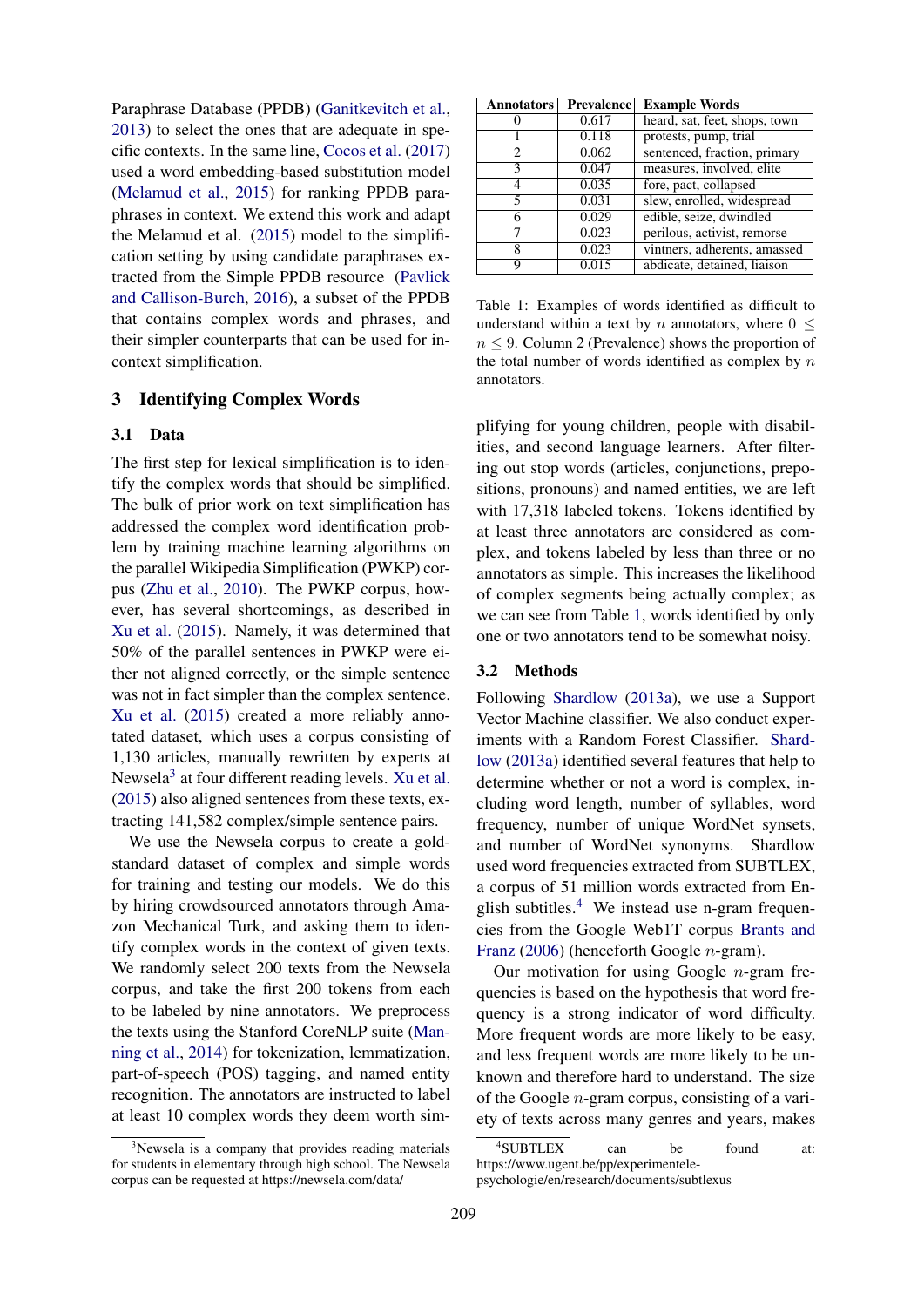it a good candidate for computing more accurate word frequencies.

In addition to word frequencies and word specific features, we include several context-specific features: average length of words in the sentence, average number of syllables, average word frequency, average number of WordNet synsets, average number of WordNet synonyms, and sentence length. The intuition for including context-specific features is that if a target word is surrounded by simple words, a reader is likely better able to understand the meaning of the target word, which would thus not need it simplified.

#### 4 Lexical Simplification

#### 4.1 Data

For our model and baselines, we consider candidate substitutions from three datasets. The first is WordNet (Miller, 1995), a lexical network encoding manually identified semantic relationships between words, such as synonymy, hypernymy and hyponymy. This resource has been widely used in substitution tasks (McCarthy and Navigli, 2007). We also use paraphrases extracted from the Paraphrase Database (PPDB) and the Simple Paraphrase Database (SimplePPDB). PPDB is a collection of more than 100 million English paraphrase pairs (Ganitkevitch et al., 2013). These pairs were extracted using a bilingual pivoting technique (Bannard and Callison-Burch, 2005), which assumes that two English phrases that translate to the same foreign phrase have the same meaning. PPDB was updated by Pavlick et al. (2015) to assign labels stating the precise entailment relationship between paraphrase pairs (e.g. forward/backward entailment), and new confidence scores (PPDB 2.0 scores) reflecting the strength of paraphrase relations.

SimplePPDB is a subset of PPDB which contains 4.5 million simplification rules, linking a complex word or phrase with a simpler paraphrase with the same meaning. Simplification rules come with both a PPDB 2.0 score and a simplification confidence score (Pavlick and Callison-Burch, 2016), which represent both the strength of the paraphrase relation and how well the replacement word simplifies the target word. These rules were created by sampling 1,000 PPDB phrases, using crowdsourcing to find correct simplifications for each phrase, and building a model to identify rules that simplify the input phrase.

To evaluate the performance of our lexical simplification model, we create a test set from the Newsela corpus. We extract lexical simplification rules from these parallel sentences using two methods. First, we find sentence pairs with only one lexical replacement and use these word pairs as simplification instances. Next, we use a monolingual word alignment software (Sultan et al., 2014) to extract all non-identical aligned word pairs. We only consider word pairs corresponding to different lemmas (i.e. words with different base forms). From this process, we collect a test set of 14,436 word pairs.

#### 4.2 In-context Ranking and Substitution

To accurately replace words in texts with simpler paraphrases and ensure the generated sentences preserve the meaning of the original, we need to take into account the surrounding context. To do this, we adapt the word embedding-based lexical substitution model of Melamud et al. (2015) to the simplification task. Vector-space models have been shown to effectively filter PPDB paraphrases in context while preserving the meaning of the original sentences (Apidianaki, 2016; Cocos et al., 2017).

The Melamud et al. (2015) model (hereafter AddCos) quantifies the fit of substitute word s for target word  $t$  in context  $C$  by measuring the semantic similarity of the substitute to the target, and the similarity of the substitute to the context:

$$
AddCos(s, t, C) = \frac{\cos(s, t) + \sum_{w \in C} \cos(s, w)}{|C| + 1}
$$
 (1)

The vectors  $s$  and  $t$  are word embeddings of the substitute and target generated by the *skip-gram with negative sampling* model (Mikolov et al., 2013b,a). The context  $C$  is the set of context embeddings generated by *skip-gram* for words appearing within a fixed-width window of the target  $t$  in a sentence. We use a context window of 1; while this seems counter-intuitive, this is the best-performing window found by (Cocos et al., 2017), and we also confirm this result remains true in Section 5.2. We use the AddCos implementation of Cocos et al.  $(2017)^5$ , and 300-dimensional word and context embeddings trained over the 4 billion words in the AGiga corpus (Napoles

<sup>5</sup>Available at https://github.com/acocos/ lexsub\_addcos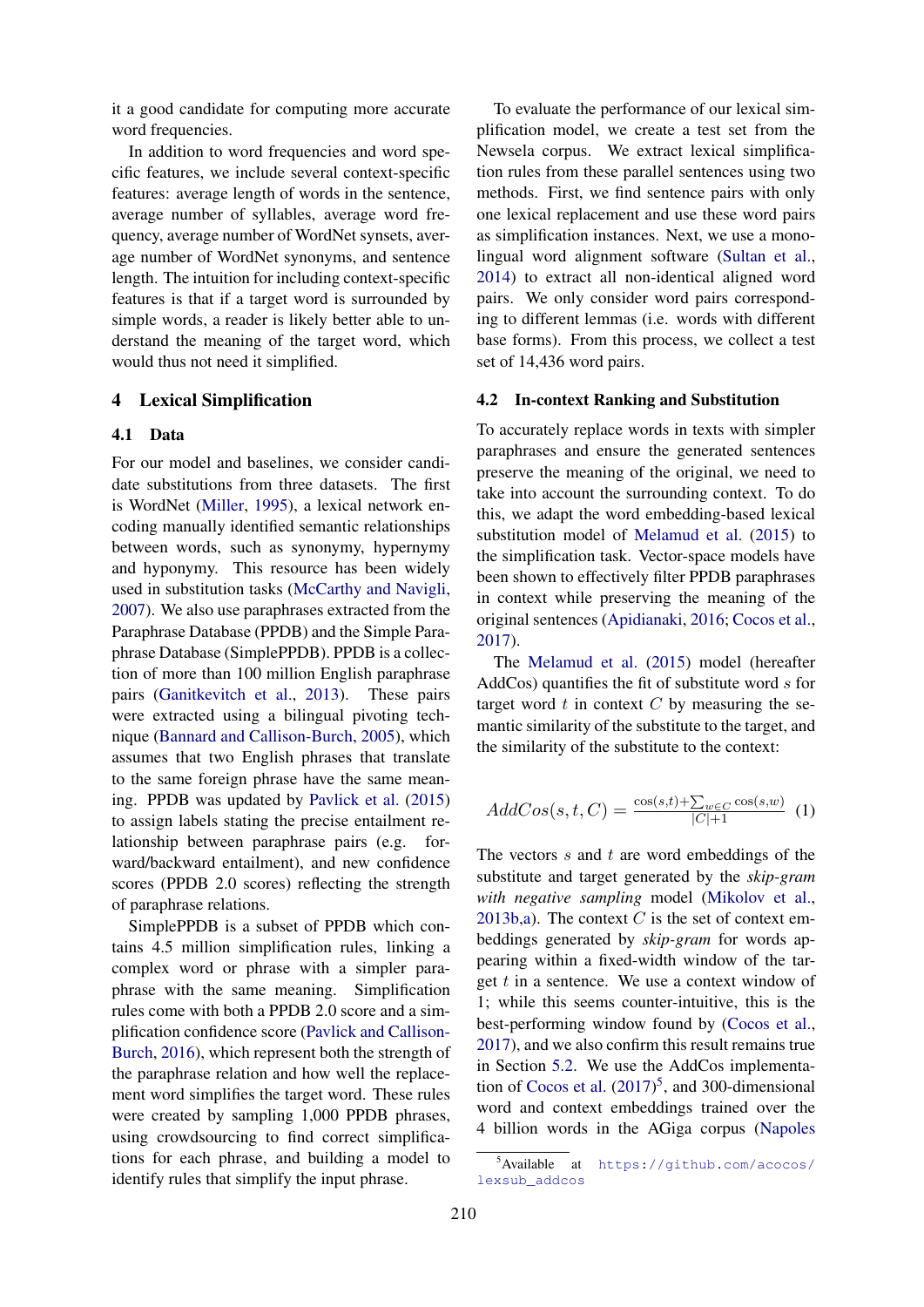et al., 2012) using the gensim word2vec package (Mikolov et al., 2013b, a: Řehůřek and Soika,  $2010$ ).  $6$ 

In our experiments, candidate substitutes for a target word are its paraphrases in the PPDB and SimplePPDB resources. The model needs to select among these candidates the ones that best carry the meaning of target words in specific contexts. We only consider content words (nouns, verbs, adjectives and adverbs) as simplification targets.

For a "target word-substitute" pair, we include in the model the following features which encode the strength of the semantic relationship between them:

- PPDB 1.0 and 2.0 scores, which represent the overall quality of paraphrases.
- Distributional similarity scores calculated by Ganitkevitch et al.  $(2013)$  on the Google *n*grams and the AGiga corpus.
- Independence probability, that is the probability that there is no semantic entailment relationship between the paraphrase pair, as calculated by Pavlick et al. (2015).
- SimplePPDB score (Pavlick and Callison-Burch, 2016) – when considering SimpleP-PDB paraphrases – which reflects the confidence in the simplification rule.

#### 5 Evaluation

#### 5.1 Complex Word Identification

Datasets for training and evaluating Complex Word Identification (CWI) systems were created and released in the SemEval 2016 competition (Paetzold and Specia, 2016) but we decided not to use them for several reasons. Although this was a CWI task, surprisingly only 4.7% of the words in the test data were identified as complex, and all the other words were viewed as simple. As a consequence, none of the systems that participated in the SemEval task managed to beat the accuracy of the "All Simple" baseline which labeled all words in the test set as simple (0.953). As noted by Paetzold and Specia (2016), the inverse problem is present in the corpus developed by Shardlow (2013b), where the "All Complex" baseline

| <b>Model</b>                     | <b>Precision</b> | Recall | <b>F-Score</b> |
|----------------------------------|------------------|--------|----------------|
| $\overline{\text{All}}$ -Complex | 0.500            | 1.000  | 0.667          |
| Token Length                     | 0.757            | 0.900  | 0.822          |
| $n$ -gram Frequency              | 0.632            | 0.862  | 0.729          |
| SVM-word                         | 0.880            | 0.834  | 0.857          |
| <b>SVM-Context</b>               | 0.871            | 0.831  | 0.850          |
| RF-word                          | 0.805            | 0.840  | 0.822          |
| RF-Context                       | 0.824            | 0.851  | 0.837          |

Table 2: Cross-validation performance for four different complex words identification classifiers. Comparison to three baselines. Scores are calculated using unique words in our training data.

achieved higher accuracy, recall and F-scores than all other tested systems, suggesting that marking all words in a sentence as complex is the most effective approach for CWI.

Another problem in the SemEval-2016 dataset is that although the number of complex words is much higher in the training data (32%), 18% of all words were annotated as complex by only one out of 20 annotators and considered as complex. In addition to the highly different number of complex words in the training and test data, the two datasets are also imbalanced in terms of size, with only 2,237 training instances and 88,211 testing instances. These factors make this dataset a dubious choice for system evaluation. Comparison to the participating systems is also extremely difficult, since the best systems are ones that label most of the data as simple. For these reasons, we decided to create and use our crowdsourced data for training and evaluation.<sup>7</sup>

We compare the performance of an SVM classifier with only word features (SVM-word) to one that exploits both word and context features (SVM-context). We use 5-fold cross validation on unique words from the training data collected through Mechanical Turk (see Section 4.1). We also compare a Random Forest classifier with only word features (RF-word) to one with word and context features (RF-context). We consider three baselines:

- labeling all words as complex (All-Complex).
- thresholding for word length (Token Length), considering longer words as complex; the length threshold with the best performance was 7.

 ${}^{6}$ The word2vec training parameters we use are a context window of size 3, learning rate *alpha* from 0.025 to 0.0001, minimum word count 100, sampling parameter  $1e^{-4}$ , 10 negative samples per target word, and 5 training epochs.

 $7$ We have released the new datasets at https://rekriz11.github.io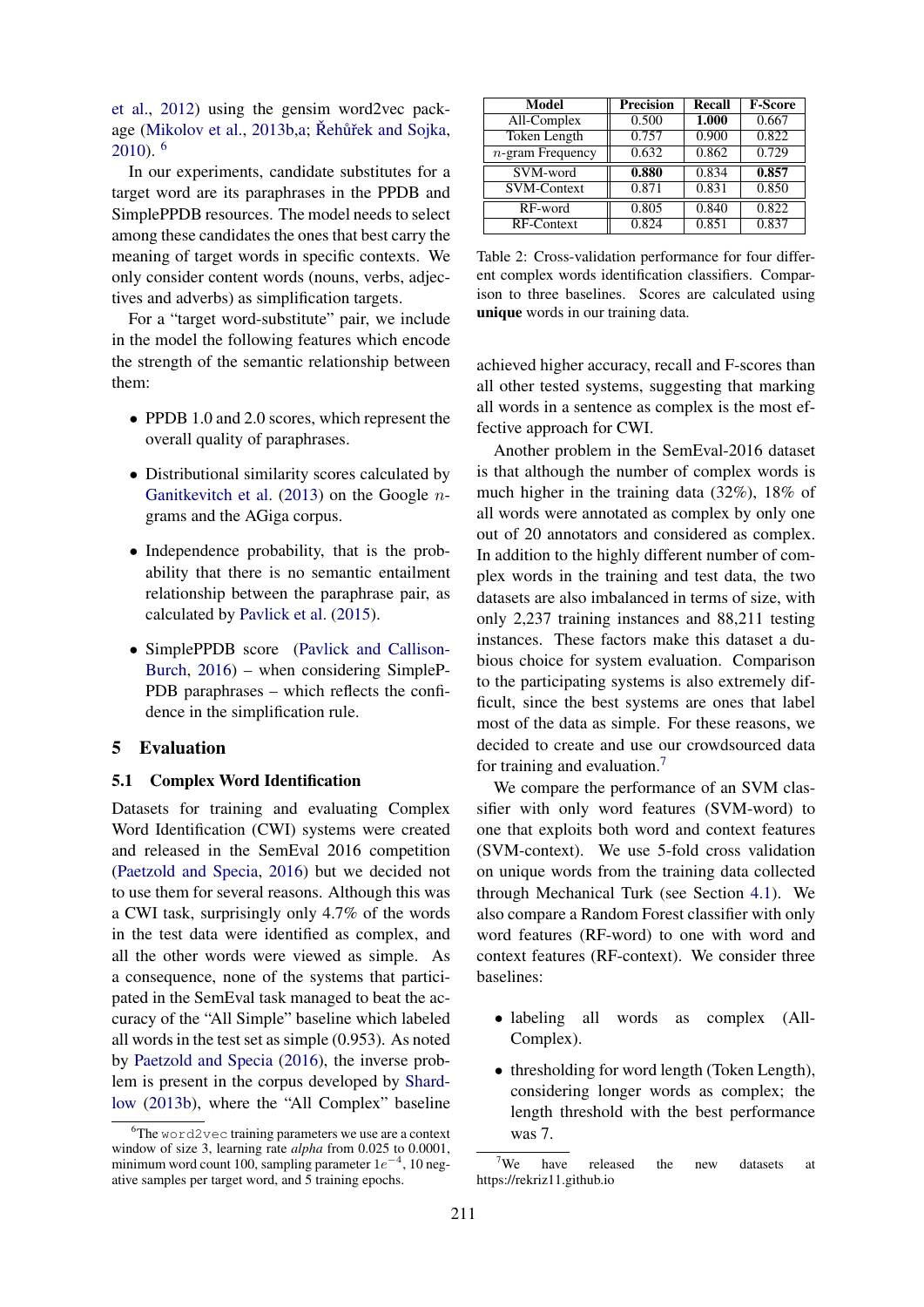|                   | Words with $>1$ paraphrase |       |       | All words     |       |       |        |
|-------------------|----------------------------|-------|-------|---------------|-------|-------|--------|
| Model             | Coverage                   | Top 1 | Top 5 | <b>Oracle</b> | Top 1 | Top 5 | Oracle |
| WordNet frequency | 0.911                      | 0.141 | 0.267 | 0.291         | 0.129 | 0.244 | 0.265  |
| SimplePPDB Score  | 0.935                      | 0.180 | 0.403 | 0.669         | 0.168 | 0.377 | 0.626  |
| $AddCos-PPDB$     | 0.975                      | 0.196 | 0.444 | 0.962         | 0.191 | 0.433 | 0.938  |
| AddCos-SimplePPDB | 0.819                      | 0.353 | 0.601 | 0.643         | 0.289 | 0.492 | 0.527  |

Table 3: Performance of the lexical simplification models on the Newsela aligned test set. Columns 3-5 show the performance of each model on only words with at least one paraphrase in the dataset. Columns 6-8 show the performance of each model on all words; this penalizes for the coverage of the databases.

• thresholding for word frequency using Google n-gram counts (n-gram Frequency), considering more frequent words as simple; the frequency threshold with the best performance was 19,950,000.

The results of this experiment are shown in Table 2. While the Token Length and  $n$ -gram Frequency baselines have higher recall, both of our models show substantial improvements in terms of precision and increases overall accuracy and F-score, with SVM outperforming Random Forest. The context-based features seem to have an ambiguous impact, in that they do not improve the performance of the SVM classifier, but they do improve that of the Random Forest classifier. While there are indeed some cases where a relatively simple word is more difficult to understand, due to the size of our corpus, these cases are not found that often in our dataset.

#### 5.2 Lexical Simplification Evaluation

We evaluate the performance of the lexical substitution model using Simple PPDB paraphrases on a test set created from the Newsela corpus, described in Section 4.1. Using the complex word and the corresponding sentence, we find the top suggestions made by our word-embedding based substitution model using SimplePPDB. We compare to three baselines:

- WordNet Frequency: We extract all Word-Net synonyms for a complex word, and collect the Google  $n$ -gram frequencies for each synonym. We then rank the synonyms in decreasing order of frequency (i.e. the most frequent synonym will be ranked first, and the least frequent one will be ranked last.
- SimplePPDB Score: We extract all SimpleP-PDB synonyms for a complex word. We then rank the synonyms in decreasing order of their SimplePPDB score.

| <b>Context Window</b> | Top 1 | Top 5 |
|-----------------------|-------|-------|
| 0                     | 0.180 | 0.403 |
|                       | 0.353 | 0.601 |
| $\overline{c}$        | 0.352 | 0.596 |
| $\bar{3}$             | 0.334 | 0.590 |
| 4                     | 0.312 | 0.585 |
| 5                     | 0.291 | 0.581 |
| 6                     | 0.269 | 0.578 |
| 7                     | 0.264 | 0.577 |
| 8                     | 0.252 | 0.576 |
| 9                     | 0.247 | 0.574 |
| 10                    | 0.242 | 0.572 |

Table 4: Quality of substitutions proposed by AddCos-SimplePPDB with different context window size as measured by Top 1 and Top 5 accuracy on the Newsela aligned test set.

• AddCos-PPDB: We extract all PPDB synonyms for a complex word and rank them using the AddCos model described above.

The performance of AddCos with SimplePPDB paraphrases (AddCos-SimplePPDB) in the lexical simplification task is compared to performance of the baselines in Table 3. For each model, we calculate Top 1 and Top 5 accuracy scores, which show how often the gold-standard simple word was proposed as the best fitting or among the 5 highestranked paraphrases. In addition, we calculate the upper bound performance for each dataset (PPDB, SimplePPDB and WordNet), i.e. how often the gold-standard simple word was found as a paraphrase of the target word in the dataset. This is useful in telling us how well we could potentially do, if we could perfectly rank the paraphrases.

When performing this experiment, we also evaluated the impact of the context window size on the quality of the proposed substitutions. We varied the context window used by the AddCos-SimplePPDB model from 0 to 10. The results of this comparison are found in Table 4. As we can see, the largest effect, as expected, is when the model changes from using no context to choosing a window size of 1 word on either side of the word that is being replaced. As the context window in-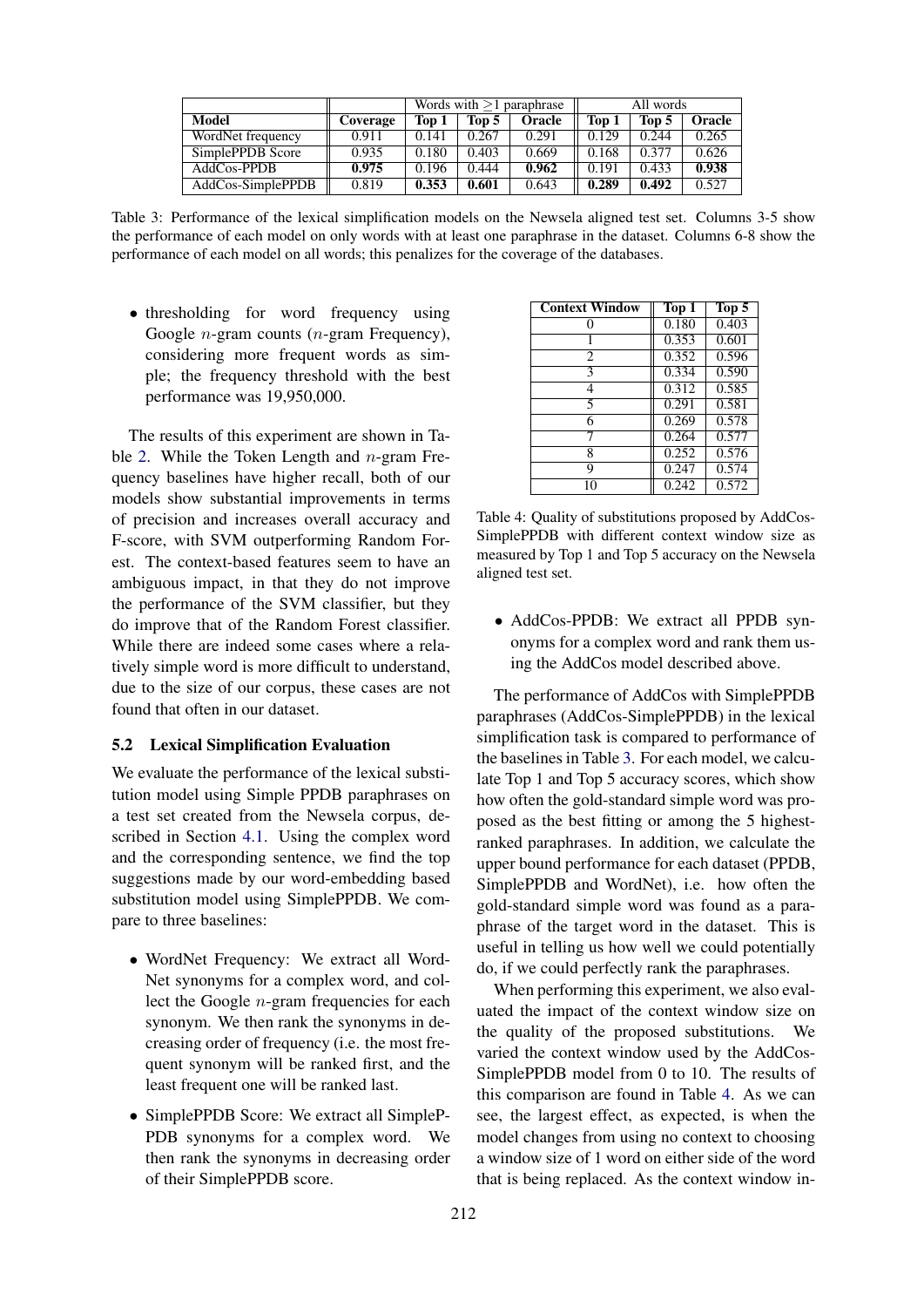| <b>Synonym</b> | <b>Substitution</b> | <b>Simplification</b> | <b>Both</b> |
|----------------|---------------------|-----------------------|-------------|
| <b>Rank</b>    |                     |                       |             |
|                | 0.396               | 0.280                 | 0.227       |
| 2              | 0.311               | 0.214                 | 0.153       |
| 3              | 0.278               | 0.184                 | 0.127       |
| 4              | 0.228               | 0.142                 | 0.093       |
| 5              | 0.193               | 0.123                 | 0.075       |
| All            | 0.622               | 0.553                 | 0.435       |

Table 5: Performance of our overall lexical simplification system. We give the proportion of substitutes the system ranked at positions 1 to 5 (i.e. from the top ranked to the fifth-ranked paraphrase in context) which was identified by a majority of workers as (a) a good substitute in context (Substitution); (b) simpler than the target word (Simplification); (c) both a good and simpler substitute (Both). We also show the proportion of complex words where at least one of the top 5 paraphrases satisfies these criteria in the last row.

creases above 2, however, we see a significant decrease in Top 1 accuracy, and a slower decrease in Top 5 accuracy. Thus, in our model, we chose to use a context window of 1.

We experimented with filtering the substitution candidates using SimplePPDB confidence scores, PPDB paraphrase quality scores, and AddCos context similarity scores, but these all resulted in a slight, non-significant increase in performance, and a significant decrease in coverage. We will also explore other ways for promoting highquality substitutions without hurting the overall coverage of the system in the future.

One thing to note is that just because a model does not find the gold-standard simple word, does not necessarily mean that it does not find any good substitutes in context. Concrete examples of this are shown in Section 6.

#### 5.3 Overall Simplification System

We integrate the best complex word identification classifier (SVM-context) and the substitution model that provided the best ranking in context (AddCos-SimplePPDB), into a simplification pipeline. The input text is a complex text that needs to be simplified and the output consists of simplification suggestions for experts to choose from in order to create simpler versions of texts. The input text is pre-processed using the Stanford CoreNLP suite (Manning et al., 2014) which performs tokenization, sentence splitting, lemmatization, part-of-speech and named entity tagging. The SVM-Context classifier is used to classify each content word that is not part of a named entity

| <b>Baseline</b> | Simple                | Complex               |
|-----------------|-----------------------|-----------------------|
| $n$ -gram       | dug, sled, chart,     | estimates, frequent,  |
| Frequency       | lakes, push, tight,   | attributed, isolated, |
|                 | harm                  | preferred, liability  |
| Token           | nursing, unknown,     | adorns, asylum,       |
| Length          | squares, feeling,     | myriad, rigors,       |
|                 | teaching, strength    | nutria, edible        |
| RF-             | malls, hungry,        | engaging, secular,    |
| Context         | therefore, hears,     | gridlock, torrent,    |
|                 | heavily, rainy        | sanctions, lobbying   |
| SVM-            | peacefully, favorite, | swelled, entice,      |
| Context         | amazing, websites,    | tether, chaotic,      |
|                 | harmful, somewhat     | vessel, midst         |

Table 6: Examples of words that were incorrectly classified by the two best performing baselines and the RF-Context model, but were correctly classified by the SVM-Context model. The last row shows examples of words that were incorrectly classified by the SVM-Context model.

as either simple or complex.

The lexical substitution model then gathers the SimplePPDB substitutes available for the complex target word and ranks them according to how well they fit the corresponding context. We only keep the top five suggestions made by the model as final output.

To evaluate the performance of the overall simplification system, we used the 930 texts from the Newsela corpus that were not used in the training of the CWI classifier. Our model identified over 170,000 complex words that also had paraphrases in SimplePPDB. We again asked crowdsourced annotators to evaluate the suggestions made for a random sample of 2,500 complex words on Amazon Mechanical Turk, in order to determine the number of good substitutions in context, the number of suggested paraphrases that are simpler than the target words, and the suggestions that are both simpler paraphrases and good in-context substitutes.

Table 5 shows the quality of the paraphrases ranked by our system in positions from one to five. We can see that the paraphrases our system selects as the best have a higher likelihood of being both good substitutes in context and simpler than the target word. We also show the proportion of target words that had at least one good substitute in context, one simple substitute, and one good and simple substitute.

#### 6 Error Analysis

In this section, we give examples of words for which our models give the correct output and the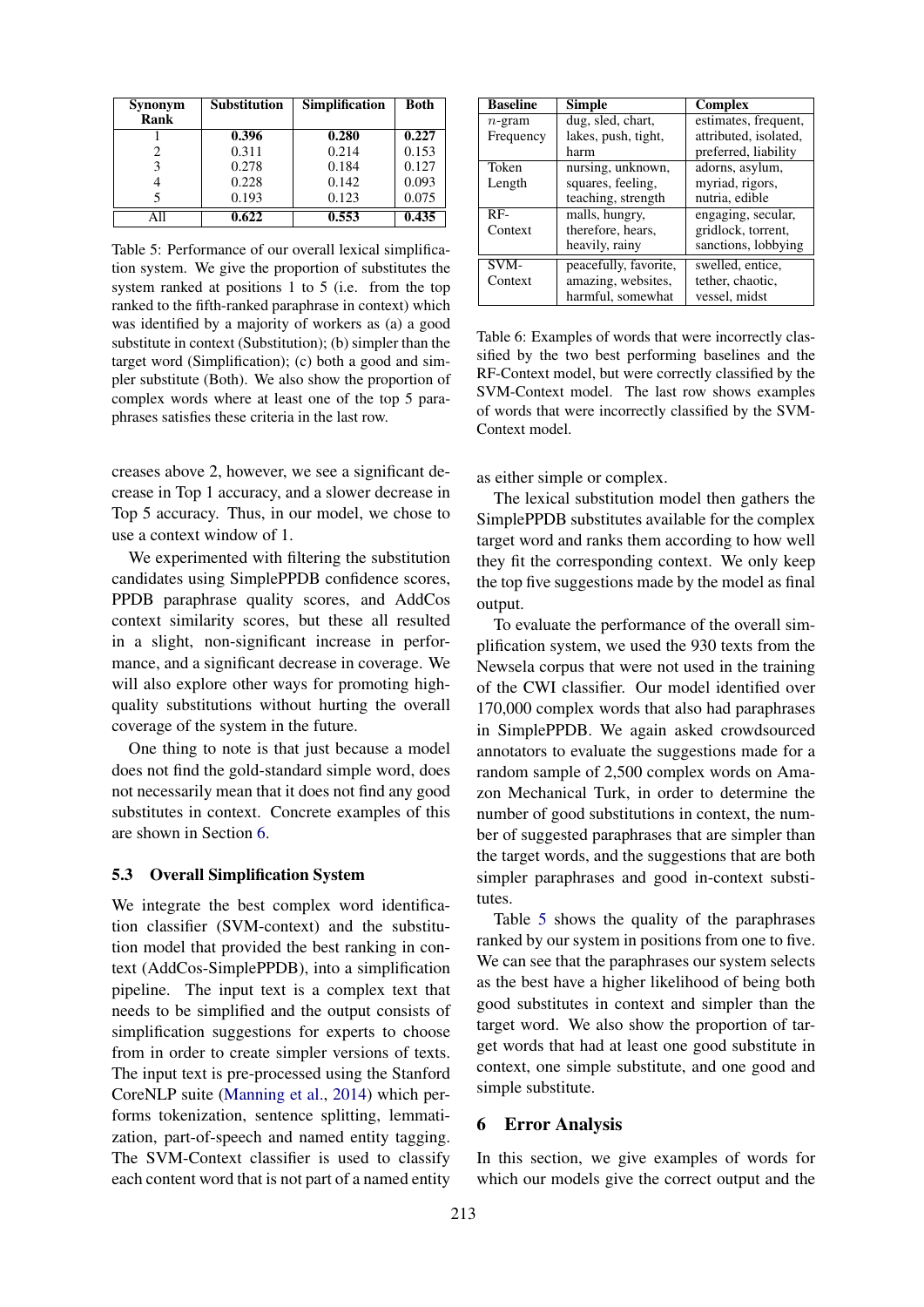| Sentence                           | Gold-    | WordNet          | <b>SimplePPDB</b> | AddCos-PPDB          | $AddCos-$         |
|------------------------------------|----------|------------------|-------------------|----------------------|-------------------|
|                                    | Standard | Frequency        | Score             |                      | <b>SimplePPDB</b> |
| (7.1) Advocates <b>argue</b> that  | say      | reason, fence,   | say, think,       | contend, assert,     | say, claim,       |
| including women will help end      |          | debate, contend, | tell, talk,       | acknowledge,         | believe.          |
| harassment of female troops.       |          | indicate         | mean              | insist, complain     | suggest, debate   |
| (7.2) But in April, detainees      | watch    | supervise,       | find, meet,       | track, manipulate,   | track, control,   |
| covered cameras used to            |          | proctor,         | give, try,        | control, analyze,    | check, watch,     |
| <b>monitor</b> them.               |          | admonisher       | allow             | supervise            | follow            |
| $(7.3)$ Similarly, police can      | power    | agency, potency, | force, control,   | jurisdiction,        | power,            |
| investigate cases and have the     |          | bureau,          | permission,       | discretion, right,   | responsibility,   |
| <b>authority</b> to seize animals. |          | assurance        | office, limit     | prerogative, ability | body, agency      |

Table 7: Examples of the top-5 substitutes for our three baselines and our best model (AddCos-SimplePPDB). We also provide the gold-standard simplification (Gold-Standard).

| Sentence                                    | <b>Bad Substitutions</b> |
|---------------------------------------------|--------------------------|
| $(8.1)$ b                                   | basic                    |
| (8.2) Russian poultry is more               | prospect, benefits,      |
| expensive, and U.S. producers               | revenue, merit,          |
| enjoy numerous cost <b>advantages</b> .     | feature                  |
| (8.3) Although the calculus may be          | life, right, return,     |
| different with Syrian <b>refugees</b> , the | shelter, million         |
| parallel for me is politics.                |                          |
| (8.4) He saw them bring in animals          | acceptance,              |
| to a university, where they'll be           | passage, approval,       |
| cared for and put up for <b>adoption</b> .  | endorsement              |

Table 8: Examples of words and their context where our model fails to provide any good replacements.

baselines fail to do so. In addition, we give examples of words on which our models perform poorly.

First, we consider examples of words that were incorrectly classified by each of the four best performing CWI models: the RF-Context and SVM-Context models, and the n-gram Frequency and Token Length baselines. (Table 6). In the first three rows, we give words that were correctly identified by SVM-Context, but incorrectly categorized by the two baselines and RF-Context; in the last row, we give examples of words incorrectly classified by SVM-Context. We observe that the n-gram Frequency model tends to incorrectly classify relatively short words that are rare in the Google  $n$ -gram corpus as complex. On the other end, the Token Length model shows that using this feature alone leads to incorrectly identifying shorter words such as "adorn" and "myriad" as simple, when these words are relatively complex.

Table 7 presents examples of substitution where the baseline systems did not find the correct paraphrase, but AddCos-SimplePPDB did. As we have mentioned, even when a model did not find the gold-standard paraphrase, they sometimes did find a different paraphrase that works well in the context. In Example 7.2, the top paraphrase identified by both AddCos-PPDB and AddCos-Simple PPDB for the word "monitor" is "track", which is a reasonable substitute. On the other hand, in Example 7.3, AddCos-Simple PPDB model was able to identify a good simple substitute, when none of the other models were able to identify a suitable word with comparable complexity.

Finally, Table 8 shows examples of output of the overall simplification system. Here, the **blue** word is a word that our CWI classifier identified as complex (for simplicity, we only look at one complex word per sentence). From there, we consider the five top-ranked substitutes proposed by AddCos-Simple PPDB, and show which were identified by the majority of annotators as good substitutes for the target word, simpler than the target, good simpler substitutes, and bad substitutes. In row 5 of Table 8, we can see that for the word "adoption", all five words identified by our model are considered to be bad substitutes, since they are all synonyms describing a different sense of adoption. Even though SimplePPDB is quite large, it does not cover all senses of the words represented. Another issue is that SimplePPDB contains some noisy paraphrases, as is the case with all automatically collected synonym banks. We see this with "recognize" being a synonym of "recognition", even though we specified that "recognition" is a noun. Our model does filter out the worst paraphrases (with PPDB2.0 score  $\lt$  2), but there are still some words that are simply poor substitutes.

We reviewed the examples where our system failed to generate acceptable substitutions for the identified complex words. Below we present the major categories of errors.

• The identified complex term is part of a phrase and no substitution is acceptable. For example, in Example 8.1, Elementary, Mid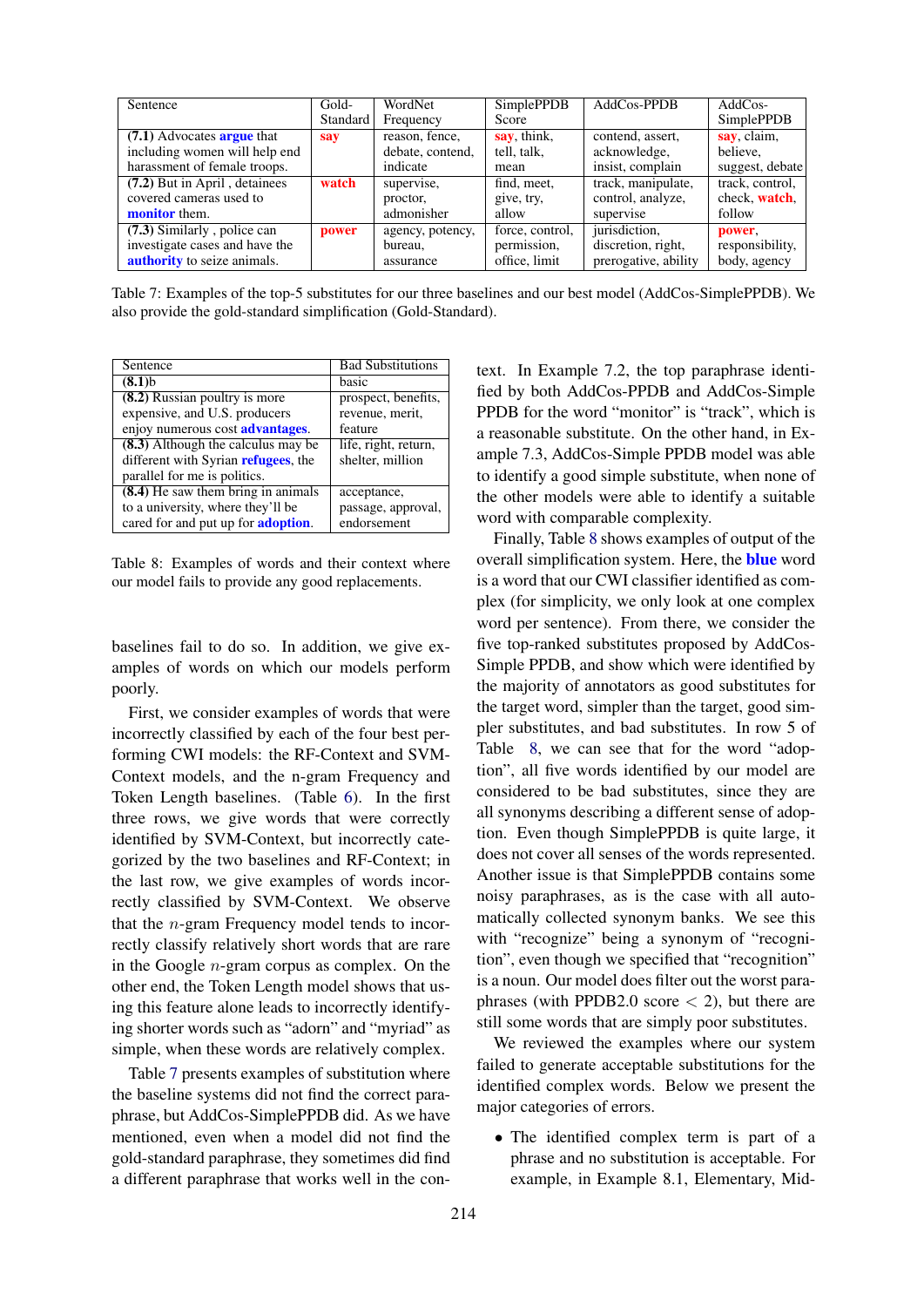dle or High School is a description of the type of school. *Elementary School* has an alternative name in some cases but *High School* should never become *Tall School*.

- The complex word has no simpler synonym that would be a good substitute. The difficulty of the word might reside in its meaning which can be unknown to the reader. In Example 8.3, it would be more useful to point to the definition of *refugees*.
- The complex word is part of a predicate with arguments that are not accessible to our model. In Example 8.4, the intended meaning of *adoption*, human adoption, is hard to capture in the vicinity of the complex word.
- Finally, in some cases, our annotators were quite strict in admitting a substitute. In Example 8.2, for example, *cost merit* would not be syntactically correct but *cost merits* would be acceptable.

# 7 Conclusions and Future Work

We present a novel model for simplification that first identifies complex words in text, and then ranks lexical simplification candidates according to their adequacy in these specific contexts. We perform experiments showing that our model makes correct simplification suggestions 35% of the time as measured by top-1 accuracy (versus 20% of the time for the best baseline), and produces a good substitution in its top-5 predictions 60% of the time (versus 44% for the best baseline). We perform a detailed error analysis that suggests future improvements, e.g. not replacing words within collocations like *elementary school*, and extending the context model to include the arguments of words that are going to be simplified.

Achieving high performance on single words is crucial for any system that hopes to adequately holistically simplify a text. Our methods can also be extended to the phrase level. SimplePPDB contains phrasal simplification rules, as well as lexical simplification rules. We can assign a vector representation to phrases to be used by the AddCos model, by applying a vector composition method to the vectors of individual words in the phrase. We plan to extend our method in this direction in future work.

Although our system outperforms simpler baselines on both tasks, the performance of the overall system is relatively low. The filtering mechanisms we have experimented with up to now in order to make high-confidence predictions, increased the quality of the proposed substitutions but significantly decreased the coverage. We will explore other ways for promoting high-quality substitutions without hurting the overall coverage of the system in the future.

The AddCos implementation we used in this work does not rely on syntactic annotations and can be easily applied to new languages. In future work, we plan to experiment with syntactic substitution models and with syntax-based word embeddings like the ones used in the initial AddCos implementation (Melamud et al., 2015). We expect syntactic information to further enhance the quality of the proposed substitutions, ensuring the functional similarity of the lexical substitutions to the target word. Furthermore, we intend to integrate lexical and syntactic simplification, both crucial steps towards text simplification.

# 8 Data and Software

We release the data that we collected, which is of higher quality than the data used in previous shared tasks on Complex Word Identification. We also release our software for performing contextaware paraphrase substitutions. The dataset and the code can be found at https://rekriz11.github.io

# 9 Acknowledgements

We would like to thank the anonymous reviewers for their helpful comments and feedback on this work, and Anne Cocos for sharing with us her implementation of the AddCos model with PPDB paraphrase substitutes.

This material is based in part on research sponsored by DARPA under grant number FA8750-13- 2-0017 (the DEFT program) and HR0011-15-C-0115 (the LORELEI program). The U.S. Government is authorized to reproduce and distribute reprints for Governmental purposes. The views and conclusions contained in this publication are those of the authors and should not be interpreted as representing official policies or endorsements of DARPA and the U.S. Government. The work has also been supported by the French National Research Agency under project ANR-16-CE33- 0013. Finally, we gratefully acknowledge the support of NSF-SBIR grant 1456186.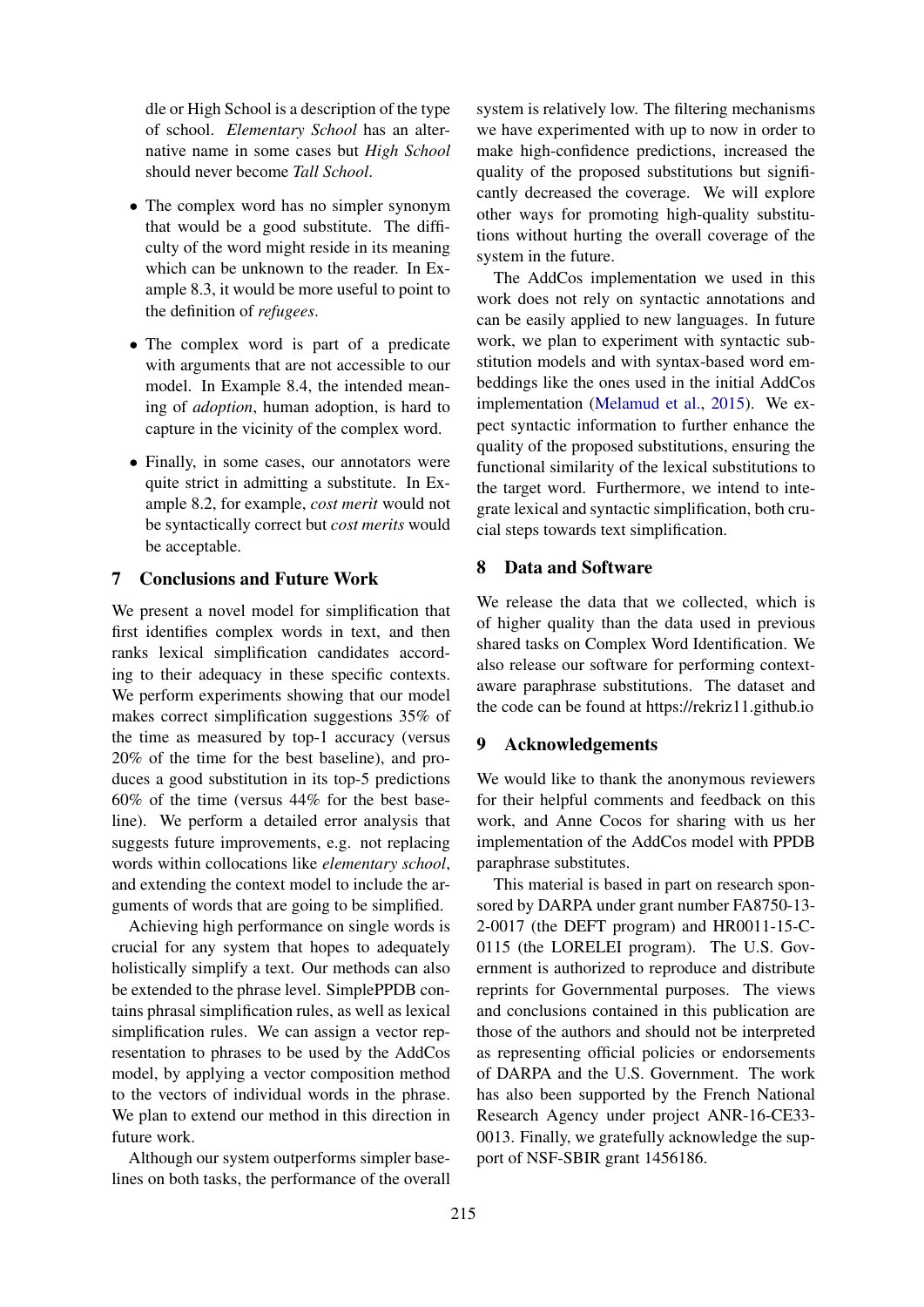#### References

- Mandya Angrosh, Tadashi Nomoto, and Advaith Siddharthan. 2014. Lexico-syntactic text simplification and compression with typed dependencies. In *Proceedings of COLING 2014, the 25th International Conference on Computational Linguistics: Technical Papers*. Dublin, Ireland, pages 1996–2006.
- Marianna Apidianaki. 2016. Vector-space models for PPDB paraphrase ranking in context. In *Proceedings of the 2016 Conference on Empirical Methods in Natural Language Processing*. Austin, Texas, pages 2028–2034.
- Colin Bannard and Chris Callison-Burch. 2005. Paraphrasing with Bilingual Parallel Corpora. In *Proceedings of the 43rd Annual Meeting of the Association for Computational Linguistics (ACL'05)*. Ann Arbor, Michigan, pages 597–604.
- Or Biran, Samuel Brody, and Noemie Elhadad. 2011. Putting it simply: a context-aware approach to lexical simplification. In *Proceedings of the 49th Annual Meeting of the Association for Computational Linguistics: Human Language Technologies*. Portland, Oregon, USA, pages 496–501.
- Thorsten Brants and Alex Franz. 2006. Web 1t 5-gram version 1 ldc2006t13 .
- R Chandrasekar and B Srinivas. 1997. Automatic induction of rules for text simplification 10:183–190.
- Anne Cocos, Marianna Apidianaki, and Chris Callison-Word Sense Filtering Improves Embedding-Based Lexical Substitution. In *Proceedings of the 1st Workshop on Sense, Concept and Entity Representations and their Applications*. Valencia, Spain, pages 110–119.
- Will Coster and David Kauchak. 2011. Learning to simplify sentences using wikipedia. In *Proceedings of the Workshop on Monolingual Text-To-Text Generation*. Portland, Oregon, pages 1–9.
- Siobhan Devlin and John Tait. 1998. The use of a psycholinguistic database in the simplification of text for aphasic readers. *Linguistic Databases* pages 161–173.
- Juri Ganitkevitch, Benjamin Van Durme, and Chris Callison-Burch. 2013. PPDB: The paraphrase database. In *Proceedings of the 2013 Conference of the North American Chapter of the Association for Computational Linguistics: Human Language Technologies*. Atlanta, Georgia, pages 758–764.
- David Kauchak. 2013. Improving text simplification language modeling using unsimplified text data. In *Proceedings of the 51st Annual Meeting of the Association for Computational Linguistics*. Association for Computational Linguistics, Sofia, Bulgaria, pages 1537–1546.
- Sigrid Klerke and Anders Søgaard. 2013. Simple, readable sub-sentences. In *51st Annual Meeting of the Association for Computational Linguistics Proceedings of the Student Research Workshop*. Sofia, Bulgaria, pages 142–149.
- Gerhard Kremer, Katrin Erk, Sebastian Padó, and Stefan Thater. 2014. What substitutes tell us - analysis of an "all-words" lexical substitution corpus. In *Proceedings of the 14th Conference of the European Chapter of the Association for Computational Linguistics*. Gothenburg, Sweden, pages 540–549.
- Christopher Manning, Mihai Surdeanu, John Bauer, Jenny Finkel, Steven Bethard, and David McClosky. 2014. The Stanford CoreNLP Natural Language Processing Toolkit. In *Proceedings of 52nd Annual Meeting of the Association for Computational Linguistics: System Demonstrations*. Baltimore, Maryland, pages 55–60.
- Diana McCarthy and Roberto Navigli. 2007. Semeval-2007 task 10: English lexical substitution task. In *Proceedings of the Fourth International Workshop on Semantic Evaluations (SemEval-2007)*. Prague, Czech Republic, pages 48–53.
- Oren Melamud, Omer Levy, and Ido Dagan. 2015. A Simple Word Embedding Model for Lexical Substitution. In *Proceedings of the 1st Workshop on Vector Space Modeling for Natural Language Processing*. Denver, Colorado, pages 1–7.
- Tomas Mikolov, Kai Chen, Greg Corrado, and Jeffrey Dean. 2013a. Efficient estimation of word representations in vector space. *arXiv preprint arXiv:1301.3781* .
- Tomas Mikolov, Ilya Sutskever, Kai Chen, Greg S Corrado, and Jeff Dean. 2013b. Distributed representations of words and phrases and their compositionality. In *Advances in neural information processing systems*. pages 3111–3119.
- George A. Miller. 1995. WordNet: A lexical database for English. *Communications of the ACM* 38(11):39–41.
- Courtney Napoles, Matthew Gormley, and Benjamin Van Durme. 2012. Annotated Gigaword. In *Proceedings of the Joint Workshop on Automatic Knowledge Base Construction and Web-scale Knowledge Extraction (AKBC-WEKEX)*. Montreal, Canada, pages 95–100.
- Shashi Narayan and Claire Gardent. 2016. Unsupervised sentence simplification using deep semantics. In *Proceedings of the 2016 International Conference (INLG)*. Edinburgh, Scotland, pages 111—120.
- Gustavo Paetzold and Lucia Specia. 2016. SemEval 2016 Task 11: Complex Word Identification. In *Proceedings of the 10th International Workshop on Semantic Evaluation (SemEval-2016)*. Association for Computational Linguistics, San Diego, California, pages 560–569.